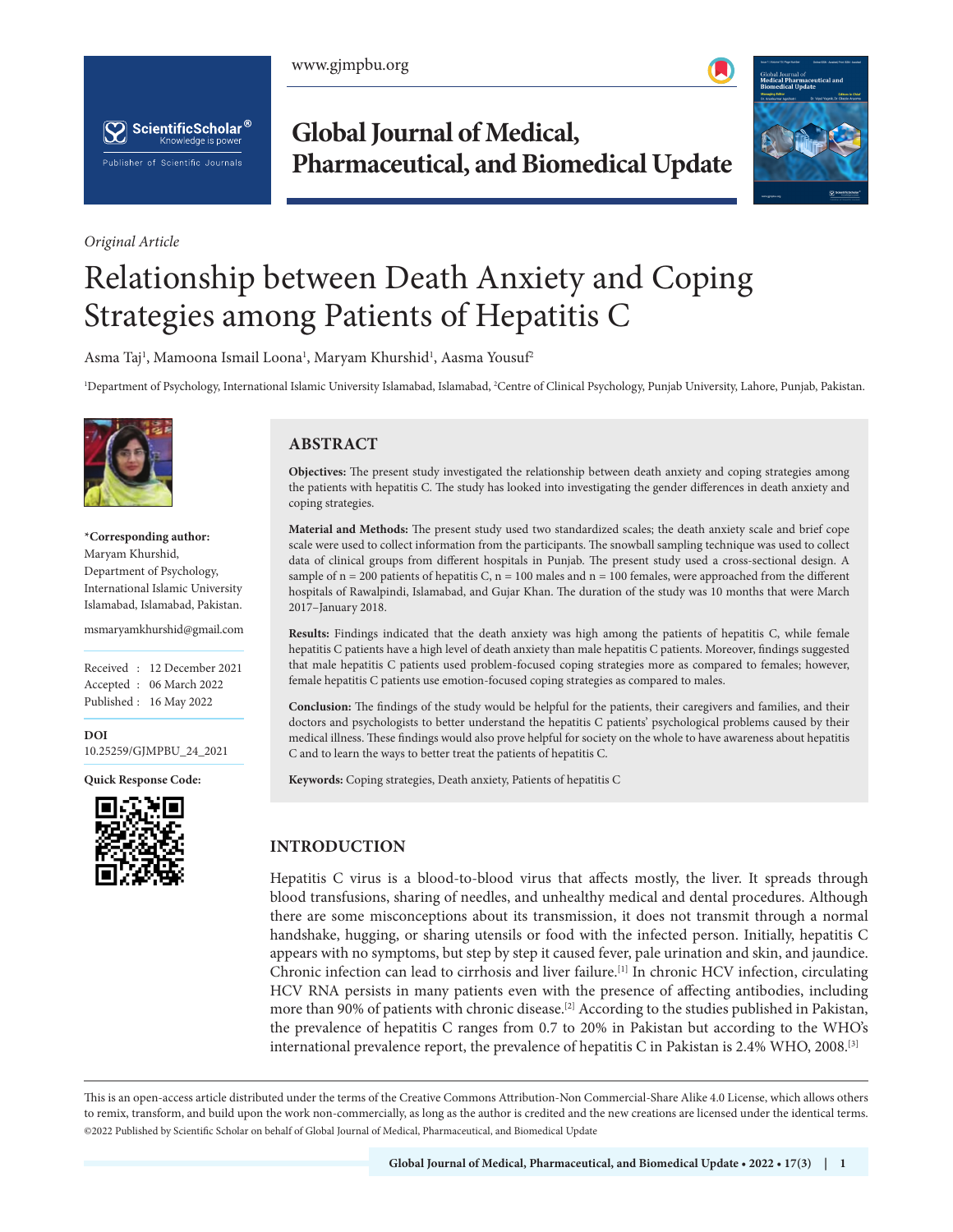Risk factors of hepatitis C are found high in Pakistan. No or less information and education about the disease, professional use of infected syringes, history of blood transfusions, drips and injections for medical purposes, and going to street barbers for shave are common risk factors in this regard.[4] Lack of awareness about hepatitis C and its transmission among barbers is common and so is there use of one blade on multiple individuals.[5] Blood transmission is also not safe in Pakistan Jafri.<sup>[6]</sup>

Gender is also a significant construct studied under the topic of death anxiety for decades. Greater death anxiety among females has been reported by the majority of researchers. A wide number of old studies reported women having greater death anxiety than men.<sup>[7]</sup> However, some researchers found no gender differences regarding death anxiety but most of the studies show an opposite story. Men's view of death is more cognitive and women become emotional when it comes to death. The study found that older women reported more death anxiety as compared to older men. It was discovered that females<sup>[8]</sup> have high levels of death anxiety than males. Men may be more practical and work-oriented, while women are more prone to admit troubling feelings than men. Hence, this gender difference in the feeling of death anxiety can be caused by the difference in mental structure and personalities among men and women.[9] Female American students have reported more death anxiety as compared to male American students.[10] It has been also noticed from the previous research that death anxiety does not stay consistent nor changes significantly with time. A person's personal experiences such as religion, physical complaints, any loss, or level of his psychosocial development can affect death anxiety. Its experience varies from person to person and condition to condition and it is still not known which variables play a key role in influencing death anxiety in individuals.[9]

Coping refers to expending conscious effort to solve personal and interpersonal problems and seeking to master, minimize, or tolerate stress or conflict. Psychological coping skills are usually called coping strategies. These are the skills that reduce stress levels but there are some which can increase it. It depends on the type of coping strategies one chooses. Nature of environment, social circumstances, and type of personality are the big determinants of coping strategies used by a person. Conventionally, coping strategies are divided into two types: Problem-focused coping and emotionfocused coping.[11] Problem-focused coping strategies are those which are used to minimize or amend the problematic situation. Problem-focused coping strategies refer to focusing on the problem and trying to solve it without letting the emotions be involved. Further, it can be said that managing the stress in a way that could not make an increase in worry and apprehension. Problem-solving, getting organized, time management, and communication about one's problems are some examples of problem-focused coping.

Emotion-focused coping focuses on managing the negative emotions caused by the problematic situation.<sup>[12]</sup> There is a vast range of coping skills based on emotional responses such as denial, ventilation of emotions, and seeking emotional support. The effectiveness of these skills depends on the type of emotional-based strategy one uses. A general view is that the use of emotion-focused coping strategies is damaging. Some emotion-focused coping strategies favor avoidance but some reject it. In a study with hepatitis C patients, it was seen that the most commonly used coping style was problem-focused coping. The study more depicted that hepatitis patients who used problem-focused coping more had a low level of depression.

Pakistan is a developing country having many problems regarding economic conditions, education, awareness, employment, and health. Life-threatening diseases such as cancer, HIV, and hepatitis C are spreading fast and health services against these dangerous diseases are limited. These diseases are not only affecting the physical health of the victims but also disturbing psychological, social, educational, and occupational areas of their lives.<sup>[13]</sup> Very few studies are done to assess the psychological impacts of chronic diseases such as hepatitis C. People in Pakistan are living with different wrong perceptions and beliefs about hepatitis C and its transmission. Some people consider it blasphemy and blame the patients for it.<sup>[14]</sup> The present study is designed to assess the level of death anxiety among the patients of hepatitis C in the Pakistani population and also examine the coping strategies used by these patients against the above-mentioned problems. This study will be helpful for the patients to know about the death anxiety that they are facing as a consequence of their disease and would also contribute to estimating what type of coping strategies are being used by the patients of hepatitis C in Pakistan to combat these negative consequences. Female hepatitis C patients have a higher level of death anxiety as compared to male hepatitis C patients. Similarly, research also supports the phenomenon that the use of problem-focused coping strategies is common in males as compared to females. There is a need to explore these phenomena in the Pakistani context as gender roles are different in our society. The present study considers all these important factors.

# **MATERIAL AND METHODS**

This study was approved by the Institutional Ethics Committee and written informed consents were obtained from all participants. The main objectives were to study the relationship between coping strategies and death anxiety among patients of hepatitis C.

#### **Participants**

In the present study ( $n = 200$ ; M = 1.50, SD = 0.50), hepatitis C patients both 50% of males ( $n = 100$ ) and 50% of females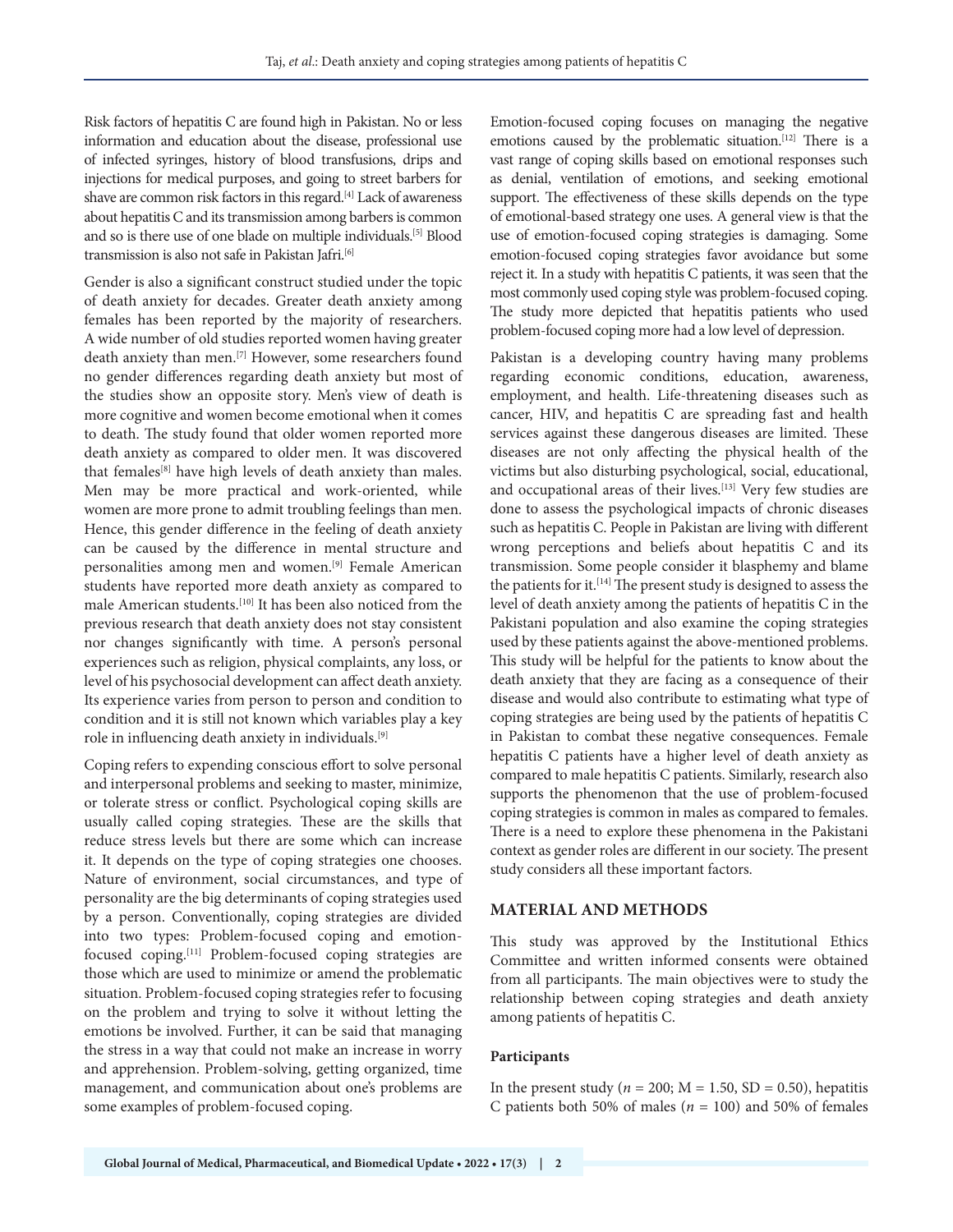(*n* = 100) from different hospitals of Rawalpindi and Islamabad (i.e., Pakistan Institute of Medical Sciences, Islamabad, CDA Hospital, Islamabad, and Tehsil Head Quarter, Gujar Khan) were taken as the sample of the study. Patients were taken from the age range of 25 to 60 with the diagnosis of at least 6 months. No specification for education was included in the inclusion criteria; patients from metric to onward were included in the study. Similarly, both married, unmarried, and employed, unemployed patients were included in the study.

#### **Tools**

Instruments of the study included the death anxiety scale (DAS) that was originally developed by Afzal<sup>[15]</sup> and was translated into Urdu language and used by Kausar<sup>[16]</sup> The translated version of the scale was used in the present study. The scale has 20 items 5-point Likert scale  $(1 =$  Never and 5 = Always). Moreover, the Brief Cope scale (BCS) originally developed by Carver<sup>[17]</sup> was used. The scale has 28 items and 14 subscales having two items each. Response categories are never, very less, seldom, and frequently. A high score indicates more use of coping strategies and a low score indicates less use of those strategies. There are no negative items on the scale. In the present study, the Urdu version of BCS was used to measure the coping strategies. The scale was translated into Urdu.<sup>[19]</sup>

#### **Procedure**

For the present study, data were collected from hepatitis C patients. For this purpose, first of all, permission was taken from the prestigious hospitals. Each patient was approached individually. Informed consent was taken from the patients and they were assured about the confidentiality of the information. They were asked to fill out two questionnaires, that is, DAS and BCS along with a demographic sheet. All questions of the questionnaires were administered individually to all patients and patients were requested to answer accurately. In the end, questionnaires were taken back and patients with thanks from the patients.

# **RESULTS**

[Table 1] shows the psychometric properties of problemfocused coping and emotional-focused coping subscales. Cronbach's alpha reliability value of active coping, planning, and seeking for instrumental support, seeking for emotional support, and venting of emotions indicated adequate reliability. The Cronbach's alpha reliability values of DAS indicated significant reliability and showed skewness distribution <1.

The differences of the two groups in gender (male 100 vs. female 100) had significant statistical differences (*P* < 0.05) subscales of coping strategies and death anxiety.

[Table 2] shows differences between male and female hepatitis C patients on problem-focused coping strategies, emotionfocused coping strategies, and death anxiety. The mean score of females on problem-focused was 8.7 and mean score of males was 16.4 and SD was 2.31 and 1.94. Similarly, the mean scores of females on emotion-focused coping strategies were 14.9 while the mean score of males was 5.04 and SD was 1.29 and 1.20. All variables were significant at *P* < 0.000. Male hepatitis C patients use more problem-focused coping strategies as compared to female hepatitis C patients have been proved. Female patients with hepatitis C had a high score on death anxiety as compared to male patients with hepatitis C.

# **DISCUSSION**

The present study was designed to assess the relationship between death anxiety and coping strategies among patients with hepatitis C. The objectives of the study were to investigate the death anxiety among the patients of hepatitis C and to find out the gender differences in the death anxiety and coping strategies used by the patients.

The level of death anxiety was also high among the patients with hepatitis C, it was also proved from the previous studies that death anxiety was a big psychological problem among the patients suffering from chronic diseases. Several researchers found that, in contrast to healthy controls, patients with hepatitis C showed evidence of mental weakness, basically in attention and higher supervisory function. The higher levels of anxiety and distorted quality of life were the foremost problems among the patients with hepatitis.

Gender differences in death anxiety were significantly high among females than males. Many studies identified the same results on death anxiety but some studies suggest that there was no difference in death anxiety among males and females, but most of the work done with Western and even Eastern population indicates that women show a greater level of death anxiety as compared to men. Researcher<sup>[2]</sup> did research with cardiac patients and suggested that female cardiac patients reported greater death anxiety than male cardiac patients. Females were thought to view death emotionally, whereas males' view of death is more cognitive.[20]

A study conducted<sup>[2]</sup> showed consistent outcomes with the studies carried out in America, that females described greater levels of death anxiety as compared to males.[9] As far as, the Pakistani population was concerned, death anxiety in females was justifiable. Pakistan is a developing country, where health services are very limited. People from rural areas had to come to big cities for treatments. Education and awareness regarding diseases such as hepatitis C are very low and treatment is very expensive. People believed in what they heard from others despite what the reality was. Most of the females stay at home, were illiterate, and know nothing about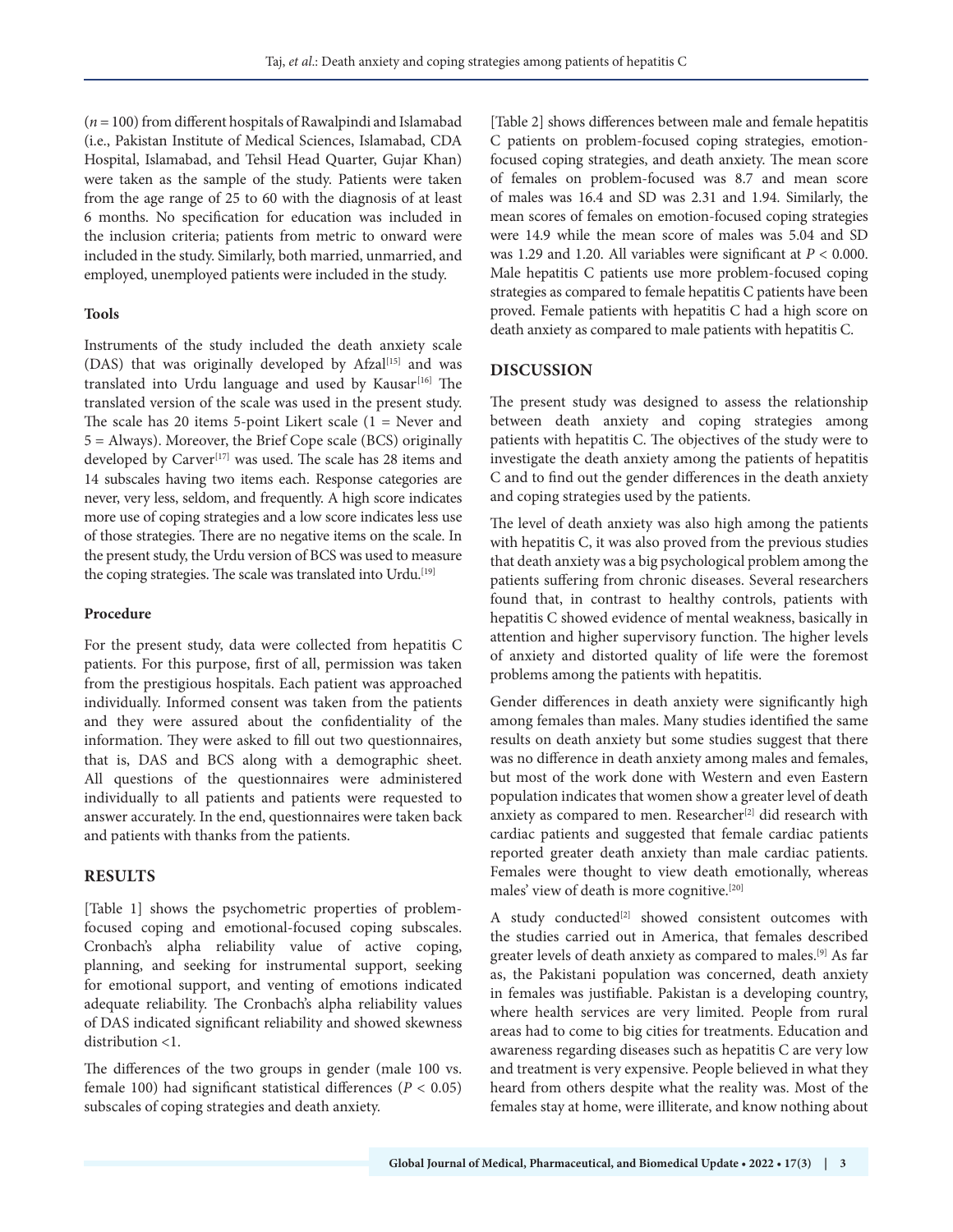| and death anxiety searc $(n=200)$ . |               |       |           |          |            |           |             |  |
|-------------------------------------|---------------|-------|-----------|----------|------------|-----------|-------------|--|
| <b>Subscales</b>                    | No. of items  | M     | <b>SD</b> | $\alpha$ | Range      |           | <b>Skew</b> |  |
|                                     |               |       |           |          | Actual     | Potential |             |  |
| Active                              | $\sim$        | 4.86  | 2.44      | 0.79     | $1 - 4$    | $2 - 8$   | 0.03        |  |
| Planning                            | ◠             | 3.61  | 1.45      | 0.66     | $1 - 4$    | $2 - 7$   | 0.65        |  |
| Instrumental                        |               | 4.15  | 1.55      | 0.73     | $1 - 4$    | $2 - 8$   | 0.05        |  |
| Problemfoc                          | $\mathcal{L}$ | 12.62 | 4.41      | 0.74     | $1 - 4$    | $6 - 2$   | $-0.06$     |  |
| Emotionsupp                         | $\bigcap$     | 4.97  | 1.55      | 0.85     | $1 - 4$    | $2 - 8$   | 0.05        |  |
| Venting                             |               | 5.01  | 2.69      | 0.94     | $1 - 4$    | $2 - 8$   | 0.00        |  |
| Emotionfoc                          |               | 14.52 | 6.01      | 0.87     | $1 - 4$    | $6 - 24$  | $-0.03$     |  |
| DAS                                 | 20            | 41.79 | 10.07     | 0.84     | $20 - 100$ | $24 - 81$ | 0.79        |  |

**Table 1:** Psychometric properties of problem-focused coping strategies and emotion-focused coping strategies subscales of brief cope scale and death anxiety scale (*n*=200).

Active; Active coping. Planning; planning. Instrumental; seeking instrumental support. Problemfoc ; problem-focused coping strategies. Emotionsupp; seeking emotional support. Venting; venting of emotions. Emotionfoc; emotion-focused coping strategies

| Table 2: Differences between male and female hepatitis C patients on coping strategies and death anxiety. |       |                   |       |                 |              |         |         |        |       |  |  |  |
|-----------------------------------------------------------------------------------------------------------|-------|-------------------|-------|-----------------|--------------|---------|---------|--------|-------|--|--|--|
| <b>Scales</b>                                                                                             |       | Females $(n=100)$ |       | Males $(n=100)$ | t(df)        | P-value |         | 95% C  |       |  |  |  |
|                                                                                                           | M     | <b>SD</b>         | M     | <b>SD</b>       |              |         | LL      | UL     | d     |  |  |  |
| Problemfoc                                                                                                | 8.7   | 2.31              | 16.4  | 1.94            | 25.49 (198)  | 0.000   | $-8.30$ | $-7.1$ | 72.80 |  |  |  |
| Emotionfoc                                                                                                | 14.9  | 1.29              | 5.04  | 1.20            | 55.8 (198)   | 0.000   | 9.51    | 10.2   | 7.91  |  |  |  |
| DAS                                                                                                       | 43.72 | 10.43             | 39.64 | 9.95            | $2.86*(198)$ | 0.005   | .32     | 7.19   | 0.400 |  |  |  |
| *P<0.01, M: Mean. SD: Standard deviation                                                                  |       |                   |       |                 |              |         |         |        |       |  |  |  |

the disease. They just think that they could and they will die because of this disease. Hence, anxiety increased with this thinking. As it was a common misconception that hepatitis can spread by a handshake and eating with the patients, or using their utensils, most of the people reported this type of discrimination from families and coworkers. Some males also reported that they were labeled as drug abusers or chain smokers by others after the diagnosis of hepatitis C.

Male hepatitis C patients used problem-focused coping strategies more as compared to emotion-focused coping. Mean differences showed males scored high on problemfocused coping strategies while females' scores were low on it. Research indicated that males use problem-focused coping strategies as compared to females. Male subjects tended to use problem-focused coping more, as compared to female subjects. The correlation between death anxiety and coping strategies revealed a significant relationship among the domains of coping strategies and death anxiety.[21] Findings indicated that male patients used problem-focused coping strategies more as compared to female patients and female patients used emotion-focused coping strategies at the most.

# **CONCLUSION AND RECOMMENDATIONS**

Data and number of patients were relatively small in the present study and data were collected from only three hospitals. Two of the questionnaires used in the study were originally developed abroad, so translated versions were used. Patients' fatigue, anxiety, and other psychological and financial problems were also a limitation. The study could produce more significant and comprehensive results if a large number of data would have been taken, and more hospitals were approached. Only gender differences were found on death anxiety and coping strategies, these variables could be studied with other demographics such as education, marital status, and socioeconomic status. Similarly, these variables could be studied with another more prevailing disease in Pakistan such as diabetes, cancer, or dengue virus, and a comparison between these diseases and hepatitis C could be made. Future researchers can study hepatitis C in relation to socioeconomic status, using more comprehensive and detailed questionnaires and with the help of interviews. More significant results can be produced by controlling the effects of intervening variables such as fatigue, anxiety, and stress.

#### **Declaration of patient consent**

Institutional Review Board (IRB) permission was obtained for the study.

#### **Financial support and sponsorship**

Nil.